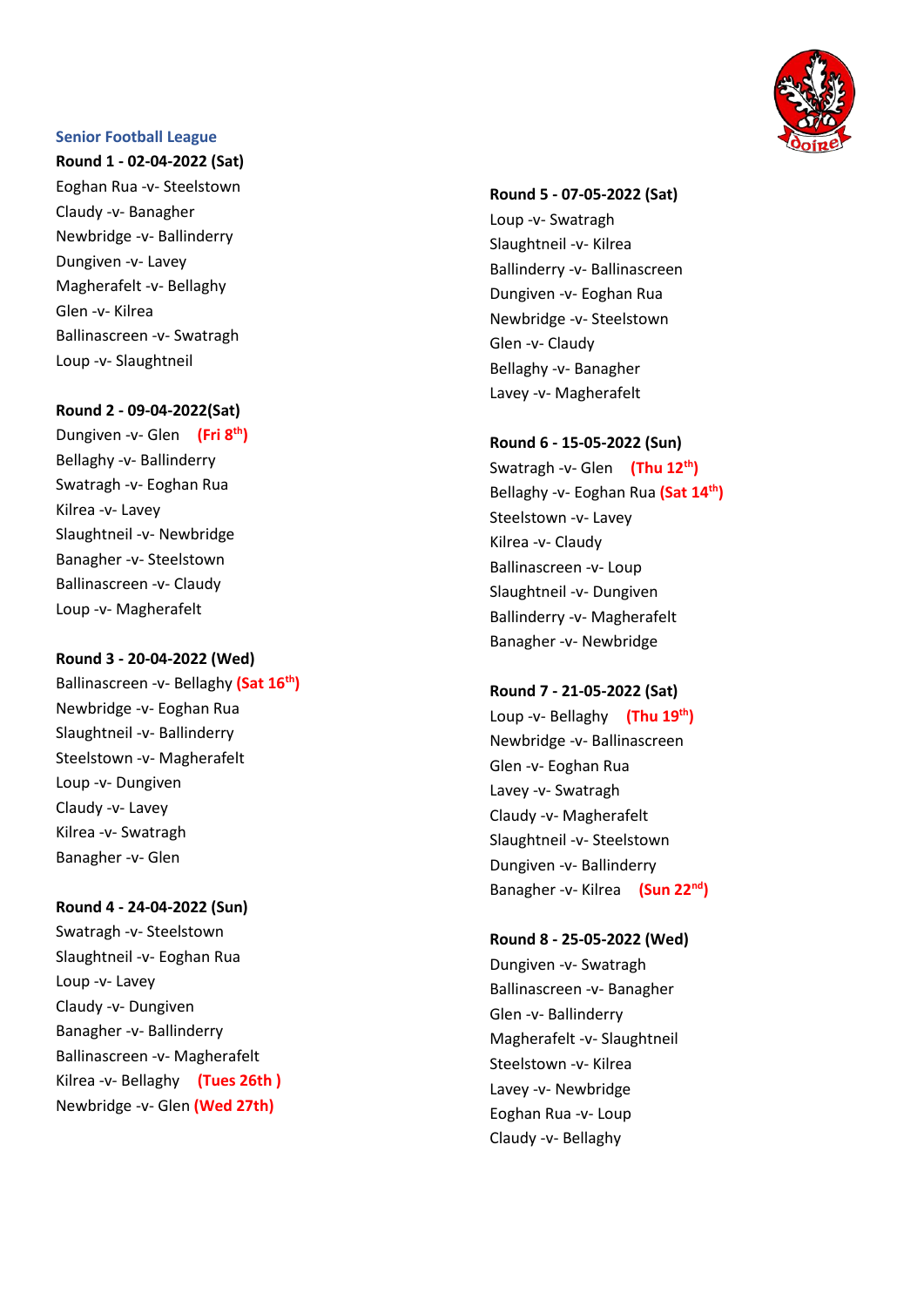### **Round 9 - 29-05-2022 (Sun)**

Claudy -v- Swatragh Glen -v- Steelstown Dungiven -v- Magherafelt Slaughtneil -v- Ballinascreen Newbridge -v- Kilrea Loup -v- Banagher Eoghan Rua -v- Ballinderry Lavey -v- Bellaghy **(Mon 30th)**

## **Round 10 - 04-06-2022 (Sat)**

Magherafelt -v- Eoghan Rua Swatragh -v- Newbridge Bellaghy -v- Glen Steelstown -v- Claudy Banagher -v- Slaughtneil Ballinderry -v- Lavey Ballinascreen -v- Dungiven Kilrea -v- Loup **(Wed 8th)**

# **Round 11 - 12-06-2022 (Sun)**

Steelstown -v- Loup Swatragh -v- Slaughtneil Kilrea -v- Ballinascreen Banagher -v- Dungiven Bellaghy -v- Newbridge Ballinderry -v- Claudy Magherafelt -v- Glen Eoghan Rua -v- Lavey

# **Round 12 - 18-06-2022 (Sat)**

Newbridge -v- Loup **(Thu 16 th)** Magherafelt -v- Swatragh Dungiven -v- Bellaghy Eoghan Rua -v- Kilrea Ballinderry -v- Steelstown Lavey -v- Banagher Glen -v- Ballinascreen Claudy -v- Slaughtneil

#### **Round 13 - 26-06-2022 (Sun)**

Ballinascreen -v- Lavey **(Sat 25th )** Loup -v- Claudy Banagher -v- Eoghan Rua Kilrea -v- Magherafelt Swatragh -v- Ballinderry Steelstown -v- Bellaghy Newbridge -v- Dungiven Slaughtneil -v- Glen

## **Round 14 - 03-07-2022 (Sun)**

Ballinderry -v- Loup **(Wed 29th)** Bellaghy -v- Slaughtneil **(Fri 1st)** Steelstown -v- Ballinascreen Eoghan Rua -v- Claudy Lavey -v- Glen Swatragh -v- Banagher Magherafelt -v- Newbridge Kilrea -v- Dungiven

# **Round 15 - 31-07-2022 (Sun)**

Magherafelt -v- Banagher Dungiven -v- Steelstown Claudy -v- Newbridge Eoghan Rua -v- Ballinascreen Bellaghy -v- Swatragh Lavey -v- Slaughtneil Ballinderry -v- Kilrea Glen -v- Loup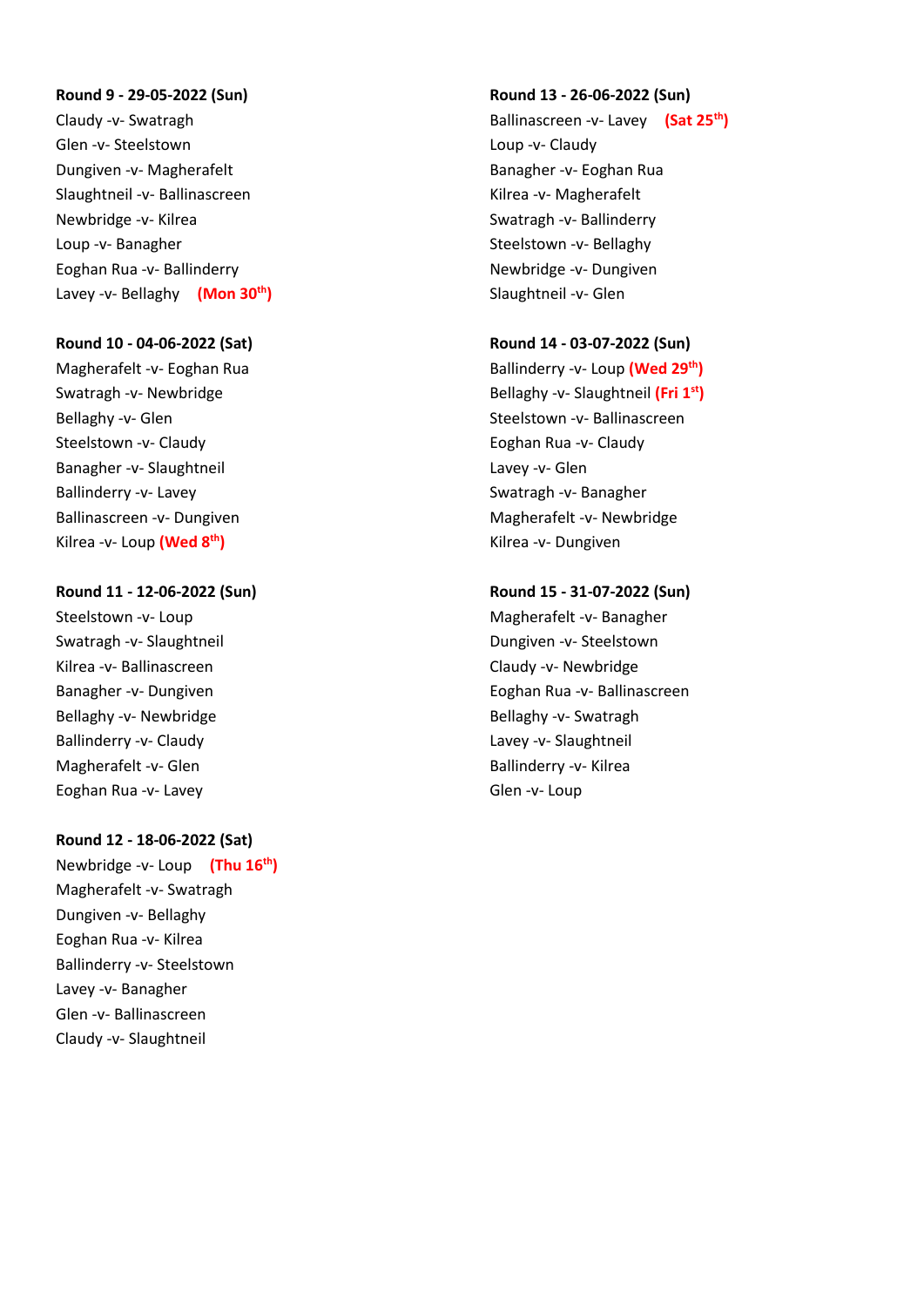### **Senior Reserve Football League**

#### **Round 1 - 02-04-2022 (Sat)**

Coleraine Res -v- Steelstown Res Claudy Res -v- Banagher Res Newbridge Res -v- Ballinderry Res Dungiven Res -v- Lavey Res Magherafelt Res -v- Bellaghy Res Glen Res -v- Kilrea Res Ballinascreen Res -v- Swatragh Res Loup Res -v- Slaughtneil Res

# **Round 2 - 09-04-2022 (Sat)**

Dungiven Res -v- Glen Res **(Fri 8 th)** Bellaghy Res -v- Ballinderry Res Kilrea Res -v- Lavey Res Swatragh Res -v- Coleraine Res Slaughtneil Res -v- Newbridge Res Banagher Res -v- Steelstown Res Ballinascreen Res -v- Claudy Res Loup Res -v- Magherafelt Res

#### **Round 3 - 20-04-2022 (Wed)**

Ballinascreen Res -v- Bellaghy Res **(Sat 16th)** Loup Res -v- Dungiven Res Claudy Res -v- Lavey Res Kilrea Res -v- Swatragh Res Banagher Res -v- Glen Res Newbridge Res -v- Coleraine Res Slaughtneil Res -v- Ballinderry Res Steelstown Res -v- Magherafelt Res

**Round 4 - 24-04-2022 (Sun)** Ballinascreen Res -v- Magherafelt Res Banagher Res -v- Ballinderry Res Claudy Res -v- Dungiven Res Loup Res -v- Lavey Res Swatragh Res -v- Steelstown Res Slaughtneil Res -v- Coleraine Res Kilrea Res -v- Bellaghy Res **(Tues 26 th)** Newbridge Res -v- Glen Res **(Wed 27th)**

#### **Round 5 - 07-05-2022 (Sat)**

Lavey Res -v- Magherafelt Res Bellaghy Res -v- Banagher Res Glen Res -v- Claudy Res Newbridge Res -v- Steelstown Res Dungiven Res -v- Coleraine Res Ballinderry Res -v- Ballinascreen Res Slaughtneil Res -v- Kilrea Res Loup Res -v- Swatragh Res

# **Round 6 - 15-05-2022 (Sun)**

Swatragh Res -v- Glen Res **(Thurs 12th)** Bellaghy Res -v- Coleraine Res **(Sat 14th)** Banagher Res -v- Newbridge Res Ballinderry Res -v- Magherafelt Res Slaughtneil Res -v- Dungiven Res Ballinascreen Res -v- Loup Res Kilrea Res -v- Claudy Res Steelstown Res -v- Lavey Res

#### **Round 7 - 21-05-2022 (Sat)**

Loup Res -v- Bellaghy Res **(Thurs 19th)** Dungiven Res -v- Ballinderry Res Slaughtneil Res -v- Steelstown Res Claudy Res -v- Magherafelt Res Lavey Res -v- Swatragh Res Glen Res -v- Coleraine Res Newbridge Res -v- Ballinascreen Res Banagher Res -v- Kilrea Res **(Sun 22nd)**

**Round 8 - 25-05-2022 (Wed)**

Claudy Res -v- Bellaghy Res Coleraine Res -v- Loup Res Lavey Res -v- Newbridge Res Steelstown Res -v- Kilrea Res Magherafelt Res -v- Slaughtneil Res Glen Res -v- Ballinderry Res Ballinascreen Res -v- Banagher Res Dungiven Res -v- Swatragh Res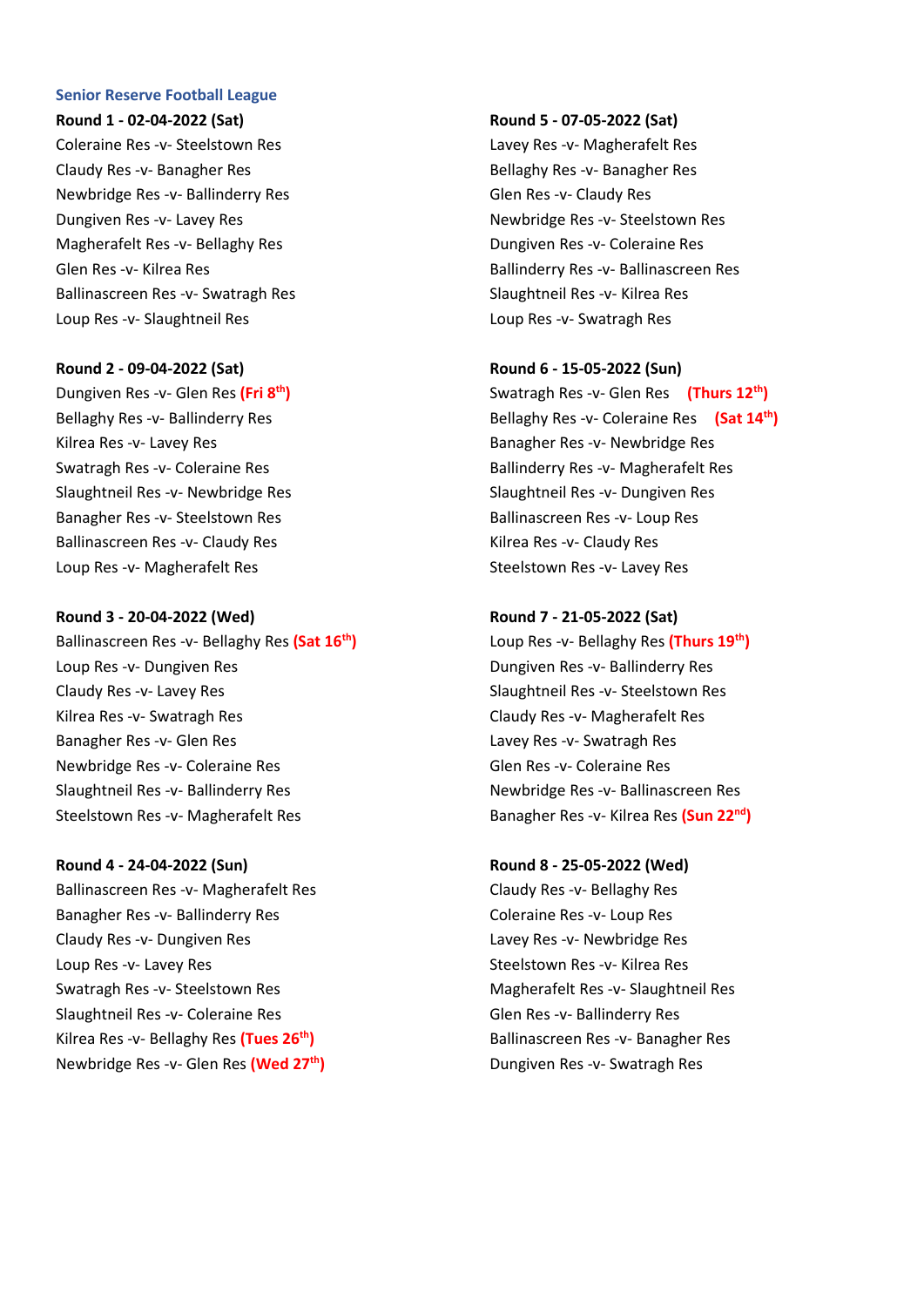#### **Round 9 - 29-05-2022 (Sun)**

Coleraine Res -v- Ballinderry Res Loup Res -v- Banagher Res Newbridge Res -v- Kilrea Res Slaughtneil Res -v- Ballinascreen Res Dungiven Res -v- Magherafelt Res Glen Res -v- Steelstown Res Claudy Res -v- Swatragh Res Lavey Res -v- Bellaghy Res **(Mon 30th)**

### **Round 10 - 04-06-2022 (Sat)**

Ballinascreen Res -v- Dungiven Res Ballinderry Res -v- Lavey Res Banagher Res -v- Slaughtneil Res Steelstown Res -v- Claudy Res Bellaghy Res -v- Glen Res Swatragh Res -v- Newbridge Res Magherafelt Res -v- Coleraine Res Kilrea Res -v- Loup Res **(Wed 8 th)**

#### **Round 11 - 12-06-2022 (Sun)**

Steelstown Res -v- Loup Res Swatragh Res -v- Slaughtneil Res Kilrea Res -v- Ballinascreen Res Banagher Res -v- Dungiven Res Bellaghy Res -v- Newbridge Res Ballinderry Res -v- Claudy Res Magherafelt Res -v- Glen Res Coleraine Res -v- Lavey Res

#### **Round 12 - 18-06-2022 (Sat)**

Newbridge Res -v- Loup Res **(Thurs 16th)** Magherafelt Res -v- Swatragh Res Dungiven Res -v- Bellaghy Res Coleraine Res -v- Kilrea Res Ballinderry Res -v- Steelstown Res Lavey Res -v- Banagher Res Glen Res -v- Ballinascreen Res Claudy Res -v- Slaughtneil Res

### **Round 13 - 26-06-2022 (Sun)**

Ballinascreen Res -v- Lavey Res **(Sat 25th)** Loup Res -v- Claudy Res Banagher Res -v- Coleraine Res Kilrea Res -v- Magherafelt Res Swatragh Res -v- Ballinderry Res Steelstown Res -v- Bellaghy Res Newbridge Res -v- Dungiven Res Slaughtneil Res -v- Glen Res

# **Round 14 - 03-07-2022 (Sun)**

Ballinderry Res -v- Loup Res **(Wed 29th)** Bellaghy Res -v- Slaughtneil Res **(Fri 1 st)** Steelstown Res -v- Ballinascreen Res Coleraine Res -v- Claudy Res Lavey Res -v- Glen Res Swatragh Res -v- Banagher Res Magherafelt Res -v- Newbridge Res Kilrea Res -v- Dungiven Res

#### **Round 15 - 31-07-2022 (Sun)**

Magherafelt Res -v- Banagher Res Dungiven Res -v- Steelstown Res Claudy Res -v- Newbridge Res Coleraine Res -v- Ballinascreen Res Bellaghy Res -v- Swatragh Res Lavey Res -v- Slaughtneil Res Ballinderry Res -v- Kilrea Res Glen Res -v- Loup Res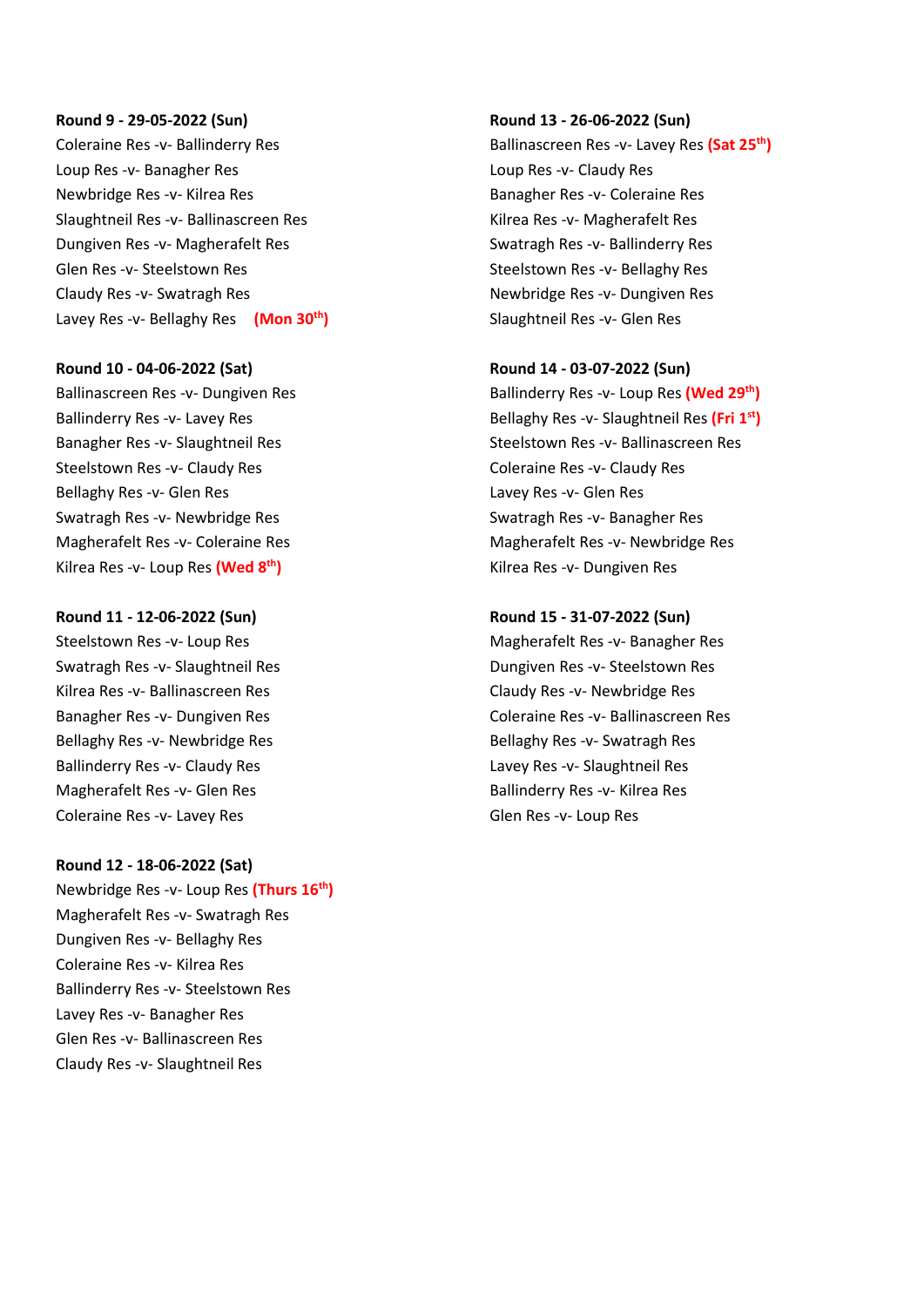# **Intermediate Football League**

**Round 1 - 24-04-2022 (Sun)** Desertmartin -v- Castledawson **(Sat 23rd)** Glenullin -v- Greenlough Faughanvale -v- Drumsurn Lissan -v- Slaughtmanus Foreglen -v- Limavady

**Round 2 - 07-05-2022 (Sat)** Faughanvale -v- Glenullin Castledawson -v- Slaughtmanus Desertmartin -v- Drumsurn Lissan -v- Limavady Foreglen -v- Greenlough **(Sun 8 th)**

# **Round 3 - 15-05-2022 (Sun)**

Drumsurn -v- Foreglen **(Sat 14th)** Slaughtmanus -v- Faughanvale Castledawson -v- Lissan Limavady -v- Glenullin Greenlough -v- Desertmartin

# **Round 4 - 21-05-2022 (Sat)**

Desertmartin -v- Glenullin **(Thurs 19th)** Slaughtmanus -v- Drumsurn Lissan -v- Foreglen Faughanvale -v- Greenlough Castledawson -v- Limavady

# **Round 5 - 04-06-2022 (Sat)**

Foreglen -v- Slaughtmanus **(Thurs 2nd)** Glenullin -v- Drumsurn Lissan -v- Desertmartin Faughanvale -v- Castledawson Greenlough -v- Limavady

**Round 6 - 12-06-2022 (Sun)** Glenullin -v- Castledawson **(Thurs 9th)** Greenlough -v- Drumsurn Limavady -v- Slaughtmanus

Foreglen -v- Desertmartin Faughanvale -v- Lissan

**Round 7 - 18-06-2022 (Sat)** Drumsurn -v- Lissan Limavady -v- Faughanvale Greenlough -v- Castledawson Glenullin -v- Foreglen Slaughtmanus -v- Desertmartin

**Round 8 - 26-06-2022 (Sun)** Foreglen -v- Faughanvale **(Sat 25th)** Limavady -v- Desertmartin Greenlough -v- Slaughtmanus Glenullin -v- Lissan Drumsurn -v- Castledawson

**Round 9 - 03-07-2022 (Sun)** Desertmartin -v- Faughanvale **(Fri 1 st)** Drumsurn -v- Limavady **(Sat 2nd)** Slaughtmanus -v- Glenullin Castledawson -v- Foreglen Lissan -v- Greenlough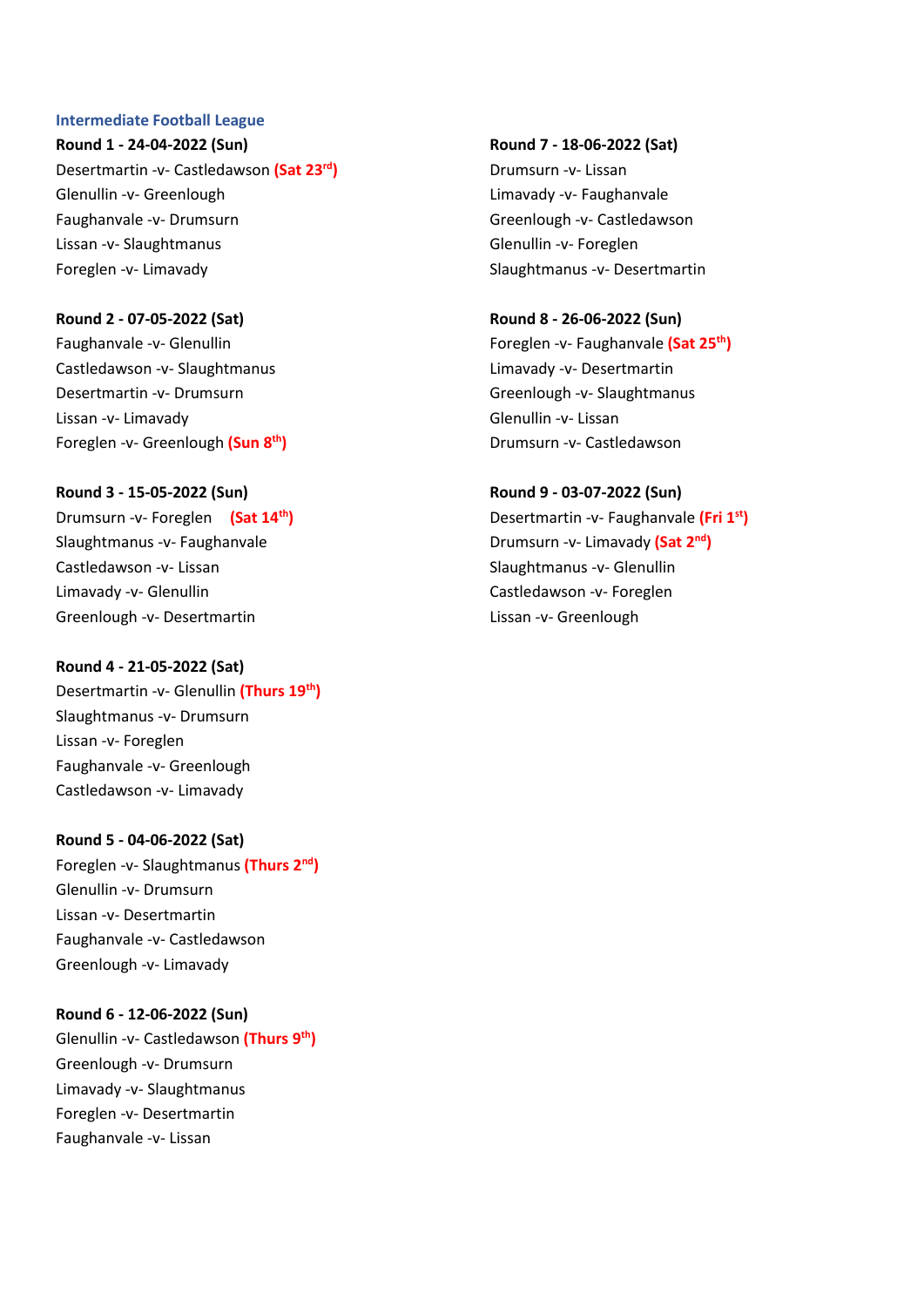### **Intermediate Reserve Football League**

**Round 1 - 24-04-2022 (Sun)** Desertmartin Res -v- Castledawson Res **(Sat 23rd)** Glenullin Res -v- Greenlough Res Faughanvale Res -v- Drumsurn Res Lissan Res -v- Slaughtmanus Res Foreglen Res -v- Limavady Res

**Round 2 - 07-05-2022 (Sat)** Faughanvale Res -v- Glenullin Res Castledawson Res -v- Slaughtmanus Res Desertmartin Res -v- Drumsurn Res Lissan Res -v- Limavady Res Foreglen Res -v- Greenlough Res **(Sun 8 th)**

# **Round 3 - 15-05-2022 (Sun)**

Drumsurn Res -v- Foreglen Res **(Sat 14th)** Slaughtmanus Res -v- Faughanvale Res Castledawson Res -v- Lissan Res Limavady Res -v- Glenullin Res Greenlough Res -v- Desertmartin Res

## **Round 4 - 2-05-2022 (Sat)**

Desertmartin Res -v- Glenullin Res **(Thurs 19th)** Slaughtmanus Res -v- Drumsurn Res Lissan Res -v- Foreglen Res Faughanvale Res -v- Greenlough Res Castledawson Res -v- Limavady Res

## **Round 5 - 04-06-2022 (Sat)**

Foreglen Res -v- Slaughtmanus Res **(Thurs 2nd)** Glenullin Res -v- Drumsurn Res Lissan Res -v- Desertmartin Res Faughanvale Res -v- Castledawson Res Greenlough Res -v- Limavady Res

## **Round 6 - 12-06-2022 (Sun)**

Glenullin Res -v- Castledawson Res **(Thurs 9th)** Greenlough Res -v- Drumsurn Res Limavady Res -v- Slaughtmanus Res Foreglen Res -v- Desertmartin Res Faughanvale Res -v- Lissan Res

**Round 7 - 18-06-2022 (Sat)** Drumsurn Res -v- Lissan Res Limavady Res -v- Faughanvale Res Greenlough Res -v- Castledawson Res Glenullin Res -v- Foreglen Res Slaughtmanus Res -v- Desertmartin Res

**Round 8 - 26-06-2022 (Sun)** Foreglen Res -v- Faughanvale Res **(Sat 25th)** Limavady Res -v- Desertmartin Res Greenlough Res -v- Slaughtmanus Res Glenullin Res -v- Lissan Res Drumsurn Res -v- Castledawson Res

**Round 9 - 03-07-2022 (Sun)** Desertmartin Res -v- Faughanvale Res **(Fri 1 st)** Drumsurn Res -v- Limavady Res **(Sat 2nd)** Slaughtmanus Res -v- Glenullin Res Castledawson Res -v- Foreglen Res Lissan Res -v- Greenlough Res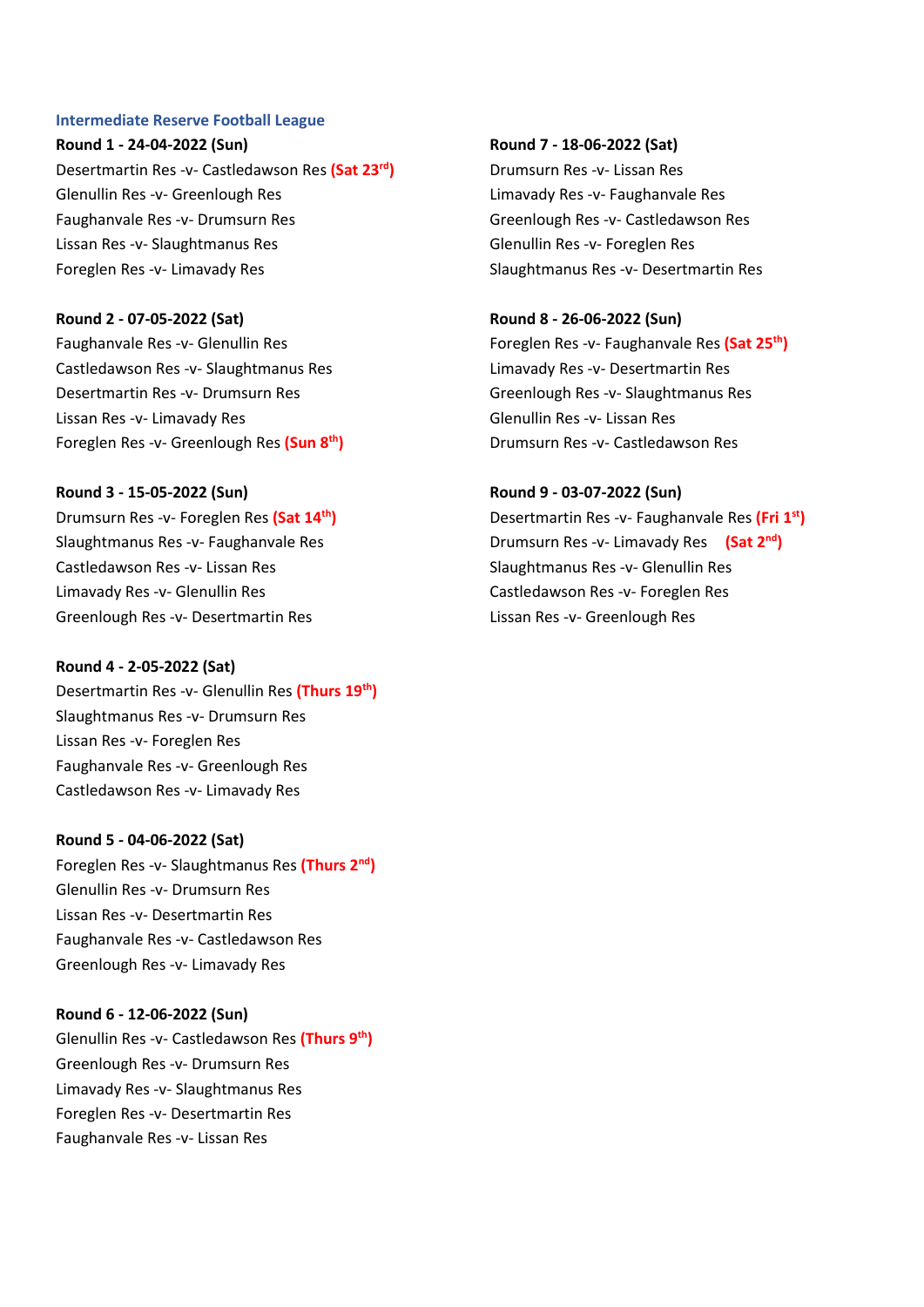### **Junior Football League**

**Round 1 - 09-04-2022 (Sat)** Craigbane -v- Doire Colmcille **(Thurs 7th)** Ballymaguigan -v- Glack St Mary's Ardmore -v- Na Piarsaigh Doire Trasna Magilligan -v- Drum Sean Dolans -v- BYE Ballerin -v- Moneymore **(Sun 10 th)**

**Round 2 - 24-04-2022 (Sun)**

Na Piarsaigh Doire Trasna -v- Magilligan St Mary's Ardmore -v- Craigbane Drum -v- Glack Moneymore -v- Ballymaguigan Ballerin -v- BYE Doire Colmcille -v- Sean Dolans

**Round 3 - 29-04-2022 (Fri)** Craigbane -v- BYE St Mary's Ardmore -v- Ballymaguigan Na Piarsaigh Doire Trasna -v- Sean Dolans Doire Colmcille -v- Drum Ballerin -v- Magilligan Moneymore -v- Glack

**Round 4 - 07-05-2022 (Sat)** Craigbane -v- Na Piarsaigh Doire Trasna**(Thurs 5 th)** Ballymaguigan -v- Doire Colmcille Magilligan -v- Moneymore Sean Dolans -v- Drum Glack -v- BYE Ballerin -v- St Mary's Ardmore **(Sun 8th)**

**Round 5 - 15-05-2022 (Sun)** Magilligan -v- St Mary's Ardmore Sean Dolans -v- Moneymore Ballymaguigan -v- Na Piarsaigh Doire Trasna Craigbane -v- Ballerin Drum -v- BYE Glack -v- Doire Colmcille

**Round 6 - 21-05-2022 (Sat)** Na Piarsaigh Doire Trasna -v- Ballerin **(Wed 18 th)** St Mary's Ardmore -v- BYE Glack -v- Sean Dolans Moneymore -v- Craigbane Doire Colmcille -v- Magilligan Drum -v- Ballymaguigan **(Sun 22nd)**

**Round 7 - 04-06-2022 (Sat)** Glack -v- Ballerin **(Thurs 2nd)** Sean Dolans -v- Craigbane Ballymaguigan -v- Magilligan Doire Colmcille -v- Na Piarsaigh Doire Trasna Moneymore -v- BYE Drum -v- St Mary's Ardmore

**Round 8 - 12-06-2022 (Sun)** St Mary's Ardmore -v- Glack **(Thurs 9th )** Craigbane -v- Ballymaguigan **(Thurs 9th )** Ballerin -v- Sean Dolans Moneymore -v- Doire Colmcille Na Piarsaigh Doire Trasna -v- Drum Magilligan -v- BYE

**Round 9 - 18-06-2022 (Sat)** Doire Colmcille -v- BYE Drum -v- Moneymore Magilligan -v- Craigbane Sean Dolans -v- St Mary's Ardmore Ballymaguigan -v- Ballerin **(Sun 19 th )** Glack -v- Na Piarsaigh Doire Trasna **(Sun 19 th )**

**Round 10 - 26-06-2022 (Sun)** Na Piarsaigh Doire Trasna -v- BYE Drum -v- Craigbane Sean Dolans -v- Ballymaguigan Glack -v- Magilligan Doire Colmcille -v- Ballerin Moneymore -v- St Mary's Ardmore

**Round 11 - 03-07-2022 (Sun)** Ballerin -v- Drum **(Fri 1st)** Na Piarsaigh Doire Trasna -v- Moneymore Magilligan -v- Sean Dolans St Mary's Ardmore -v- Doire Colmcille Craigbane -v- Glack Ballymaguigan -v- BYE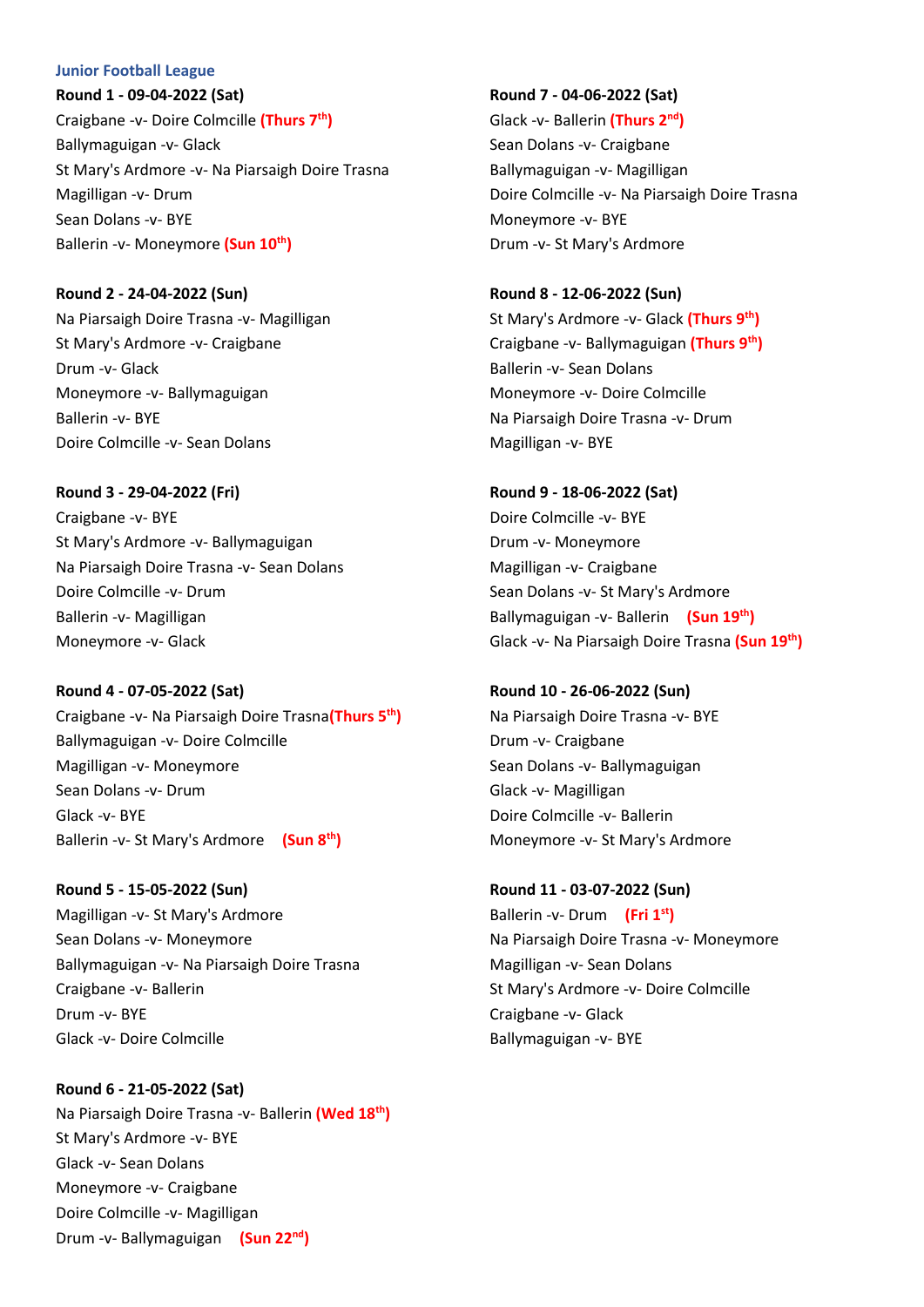### **Recreational Reserve League**

**Round 1 - 08-04-2022 (Fri)** Craigbane Res -v- BYE Lavey Res -v- Bellaghy Res (B Team) Ballerin Res -v- Glen Res (B Team) Loup Res -v- Dungiven Res Doire Colmcille -v- Ogra Colmcille Ballymaguigan Res -v- Magherafelt Res Bellaghy Res -v- Ballinderry Res Glen Res -v- Swatragh Res Slaughtneil Res -v- Newbridge Res

### **Round 2 - 22-04-2022 (Fri)**

Dungiven Res -v- Glen Res Bellaghy Res (B Team)-v- Ballerin Res Glen Res (B Team)-v- Loup Res Swatragh Res -v- Doire Colmcille Ogra Colmcille -v- Ballymaguigan Res Magherafelt Res -v- Bellaghy Res Ballinderry Res -v- Slaughtneil Res Newbridge Res -v- BYE Craigbane Res -v- Lavey Res

#### **Round 3 - 29-04-2022 (Fri)**

Craigbane Res -v- Ballerin Res Loup Res -v- Bellaghy Res (B Team) Ballymaguigan Res -v- Swatragh Res Glen Res -v- Glen Res (B Team) Doire Colmcille -v- Dungiven Res Bellaghy Res -v- Ogra Colmcille Slaughtneil Res -v- Magherafelt Res Newbridge Res -v- Ballinderry Res Lavey Res -v- BYE

**Round 4 - 06-05-2022 (Fri)** Ballinderry Res -v- Glen Res (B Team) Slaughtneil Res -v- Craigbane Res Bellaghy Res -v- Lavey Res Ballerin Res -v- Ballymaguigan Res Loup Res -v- Doire Colmcille Newbridge Res -v- Bellaghy Res (B Team) Magherafelt Res -v- Dungiven Res Ogra Colmcille -v- Swatragh Res Glen Res -v- BYE

#### **Round 5 - 13-05-2022 (Fri)**

Slaughtneil Res -v- Swatragh Res Newbridge Res -v- Ogra Colmcille Ballinderry Res -v- Magherafelt Res Glen Res -v- Craigbane Res Lavey Res -v- Loup Res Bellaghy Res (B Team)-v- Doire Colmcille Ballymaguigan Res -v- Glen Res (B Team) Bellaghy Res -v- Dungiven Res Ballerin Res -v- BYE

## **Round 6 - 20-05-2022 (Fri)**

Craigbane Res -v- Doire Colmcille Lavey Res -v- Glen Res Ballerin Res -v- Loup Res Bellaghy Res (B Team)-v- Ballymaguigan Res Glen Res (B Team)-v- Bellaghy Res Dungiven Res -v- Slaughtneil Res Ballinderry Res -v- Ogra Colmcille Magherafelt Res -v- BYE Swatragh Res -v- Newbridge Res

### **Round 7 - 27-05-2022 (Fri)**

Craigbane Res -v- Magherafelt Res Lavey Res -v- Ballinderry Res Newbridge Res -v- Ballerin Res Loup Res -v- Slaughtneil Res Glen Res -v- Bellaghy Res Ogra Colmcille -v- Bellaghy Res (B Team) Doire Colmcille -v- Ballymaguigan Res Swatragh Res -v- Glen Res (B Team) Dungiven Res -v- BYE

#### **Round 8 - 03-06-2022 (Fri)**

Magherafelt Res -v- Swatragh Res Craigbane Res -v- Bellaghy Res Lavey Res -v- Ballymaguigan Res Ballerin Res -v- Doire Colmcille Loup Res -v- Glen Res Bellaghy Res (B Team)-v- Slaughtneil Res Glen Res (B Team)-v- Newbridge Res Dungiven Res -v- Ballinderry Res Ogra Colmcille -v- BYE